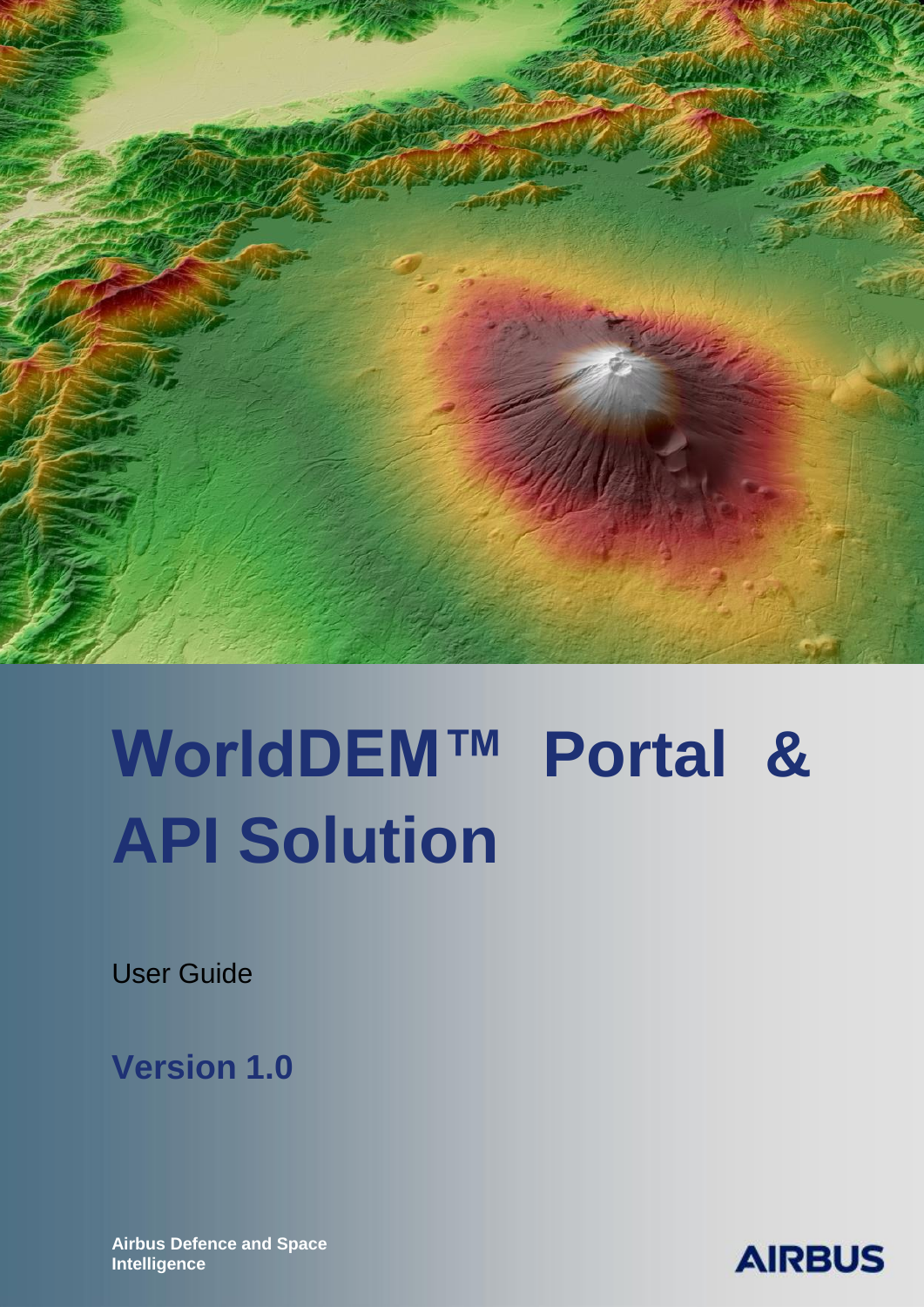

# <span id="page-1-0"></span>**Table of Contents**

|  | 1.1<br>1.2<br>1.3<br>1.4<br>1.5<br>1.6<br>1.7<br>2.1<br>$2.2^{\circ}$ | 2.2.1<br>2.2.2<br>2.2.3 |  |
|--|-----------------------------------------------------------------------|-------------------------|--|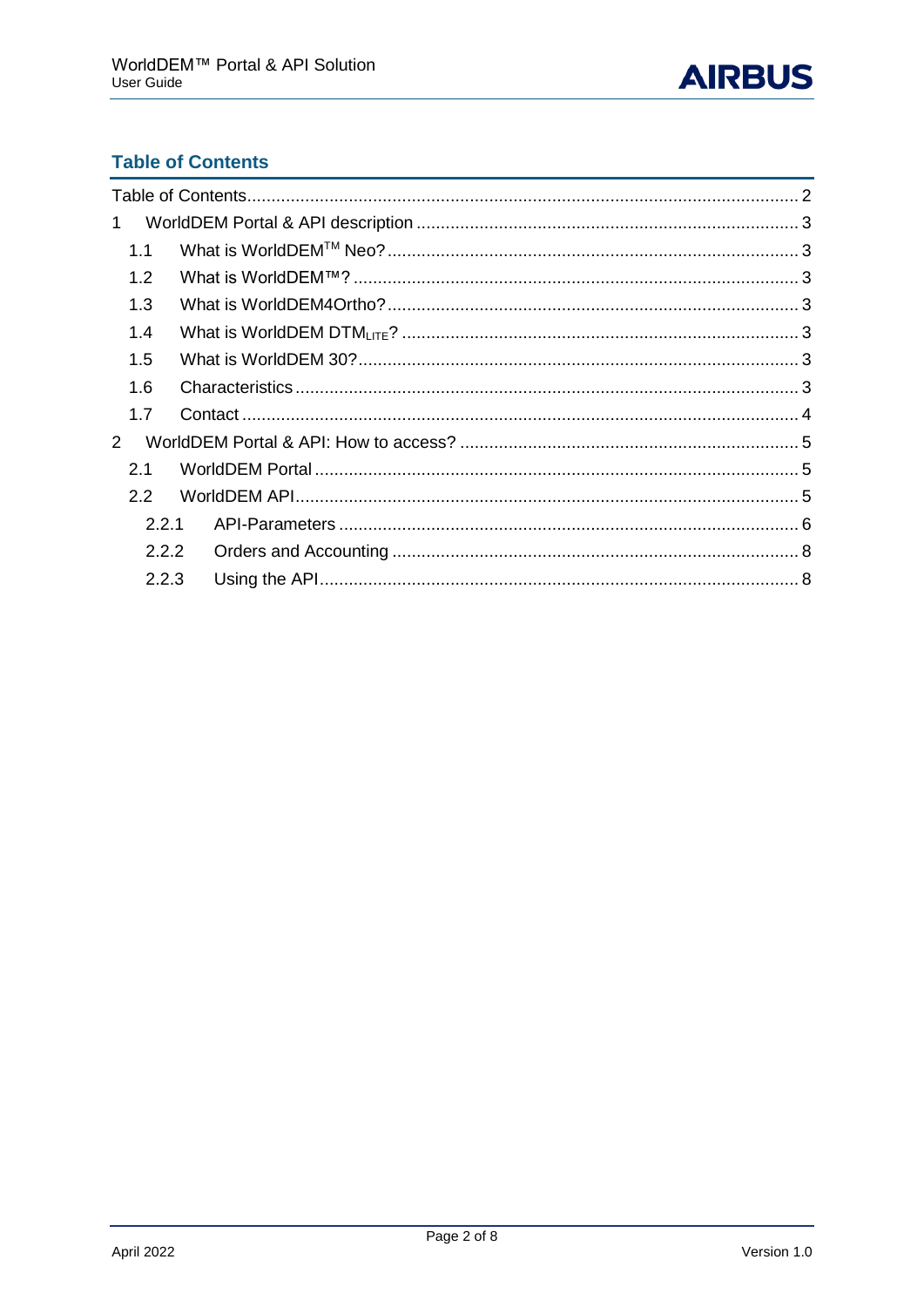## <span id="page-2-0"></span>**1 WorldDEM Portal & API description**

The WorldDEM Portal & API solution grants fast and easy access to all our WorldDEM off-the-shelf products via a portal or API. Both solutions provide global\* access to WorldDEM™Neo, WorldDEM™, WorldDEM4Ortho, WorldDEM DTM<sub>Lite</sub> and WorldDEM 30.

The API for WorldDEM is provided upon the receipt of order, which allows direct access to the product. The consumption can be monitored and tracked online. Even very small Areas of Interest (AOI) may be downloaded, allowing you to exactly define individual AOIs.

\*On demand release request for sensitive countries

## <span id="page-2-1"></span>1.1 What is WorldDEMTM Neo?

WorldDEM Neo is our new Digital Surface Model (DSM), globally available with 5m pixel spacing and fresh data acquisitions (data currency from 2017-2021) with unprecedented quality and accuracy. WorldDEM Neo provides a high resolution and precise reference layer to enhance a wide range of applications.

## <span id="page-2-2"></span>1.2 What is WorldDEM™?

WorldDEM is a Digital Surface Model (DSM) with 12m pixel spacing and unprecedented quality, accuracy and worldwide coverage. WorldDEM provides a reliable and precise reference layer to enhance a wide range of applications.

### <span id="page-2-3"></span>1.3 What is WorldDEM4Ortho?

WorldDEM4Ortho is an elevation information layer optimised for the orthorectification of high-resolution (HR) and very high resolution (VHR) optical satellite data. WorldDEM4Ortho is the most consistent, homogenous and accurate elevation model for high-quality image orthorectification on a global scale.

### <span id="page-2-4"></span>1.4 What is WorldDEM DTM  $_{\text{IF}}$ ?

WorldDEM DTMlite is an automatically generated global digital terrain model (DTM) derived from the WorldDEM™ product.

### <span id="page-2-5"></span>1.5 What is WorldDEM 30?

WorldDEM 30 is a global Digital Surface Model (DSM) with 30m resolution automatically generated and derived from the WorldDEM™ product.

## <span id="page-2-6"></span>1.6 Characteristics

Table 1-1: WorldDEM Portal Product Characteristics

### **WorldDEM Portal Products**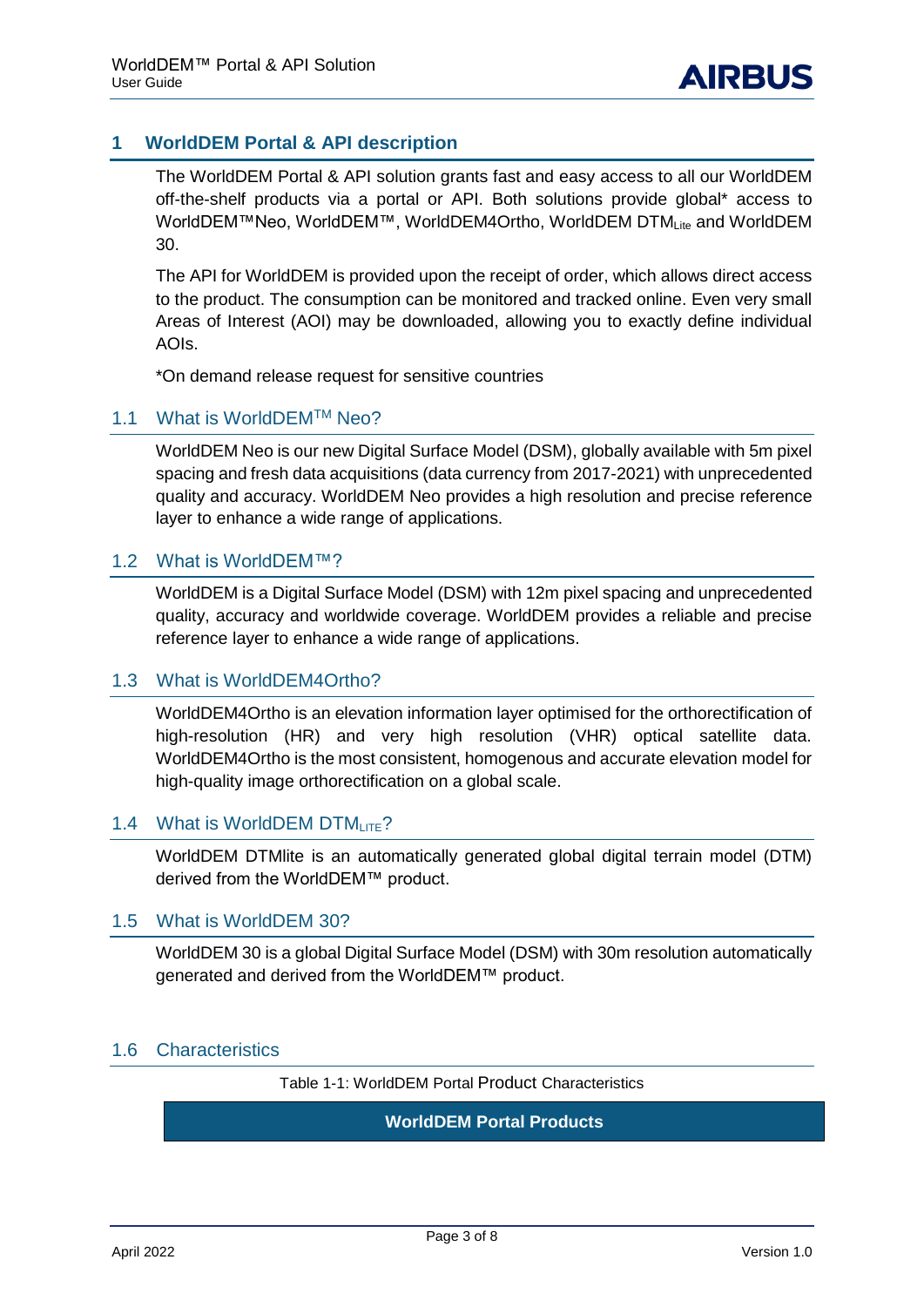

| WorldDEM™Neo                 | A new Digital Surface Model (DSM), globally available<br>with 5m pixel spacing and fresh data acquisitions (data<br>currency from 2017-2021) in unprecedented quality<br>and accuracy. WorldDEM Neo provides a high<br>resolution and precise reference layer. |  |
|------------------------------|----------------------------------------------------------------------------------------------------------------------------------------------------------------------------------------------------------------------------------------------------------------|--|
| WorldDEM™                    | A Digital Surface Model (DSM) with unprecedented<br>quality, accuracy and worldwide coverage with 12m<br>resolution. WorldDEM provides a reliable and precise<br>reference layer to enhance a wide range of<br>applications.                                   |  |
| WorldDEM4Ortho               | A global elevation information layer (24m posting)<br>optimised for the orthorectification of high-resolution<br>(HR) and very high resolution (VHR) optical satellite<br>imagery.                                                                             |  |
| <b>WorldDEM DTMLITE</b>      | Automatically generated global Digital Terrain Model<br>(DTM) derived from the WorldDEM™ product in 24m<br>resolution.                                                                                                                                         |  |
| WorldDEM 30                  | Digital Surface Model (DSM) automatically generated<br>and derived from the WorldDEM™ product with 30m<br>pixel spacing worldwide available.                                                                                                                   |  |
| Format                       | GeoTIFF (32 Bit Floating point)                                                                                                                                                                                                                                |  |
| Min. AOI size                | 1 km <sup>2</sup>                                                                                                                                                                                                                                              |  |
| Max. AOI size per request    | 1 million km <sup>2</sup>                                                                                                                                                                                                                                      |  |
| <b>Product Specification</b> | Please retrieve from:<br>https://www.intelligence-<br>airbusds.com/imagery/reference-layers/worlddem/                                                                                                                                                          |  |

## <span id="page-3-0"></span>1.7 Contact

Request your WorldDEM subscription directly through **OneAtlas**. For further information please contact our Customer Service: [intelligence-customer-service](mailto:intelligence-customer-service-germany@airbus.com)[germany@airbus.com.](mailto:intelligence-customer-service-germany@airbus.com)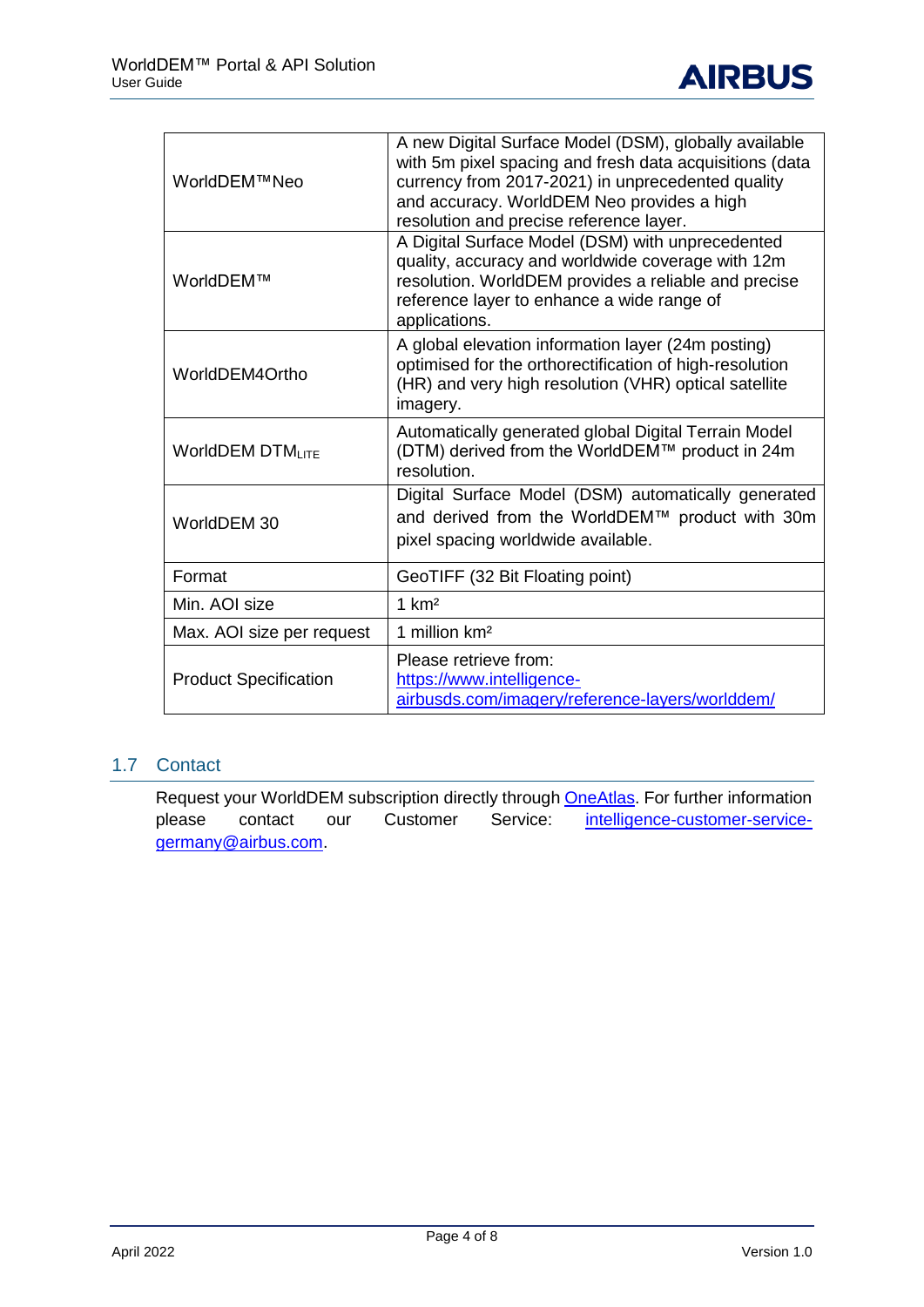## <span id="page-4-0"></span>**2 WorldDEM Portal & API: How to access?**

The WorldDEM portal & API solution provides two possible ways to access and download WorldDEM data: using a web portal or via an API.

## <span id="page-4-1"></span>2.1 WorldDEM Portal

The web portal provides a convenient overview about your placed orders and consumptions. Ordering WorldDEM data is possible in 3 easy steps:

- 1. Draw or upload your AOI
- 2. Confirm your order
- 3. Download your data



Figure 2-1: WorldDEM Portal

## <span id="page-4-2"></span>2.2 WorldDEM API

The API enables the download of WorldDEM data in 3 easy steps. The API is provided as HTTP REST API and is using GeoJSON.

- 1. Request a price (optional)
	- a. send order description with API /price/ endpoint
	- b. response contains price information about the requested data
- 2. Place an order
	- a. send order description with API /orders/ endpoint
	- b. send fixed price information or price limits along with the request (optional)
	- c. response contains confirmation and download link
- 3. Download the data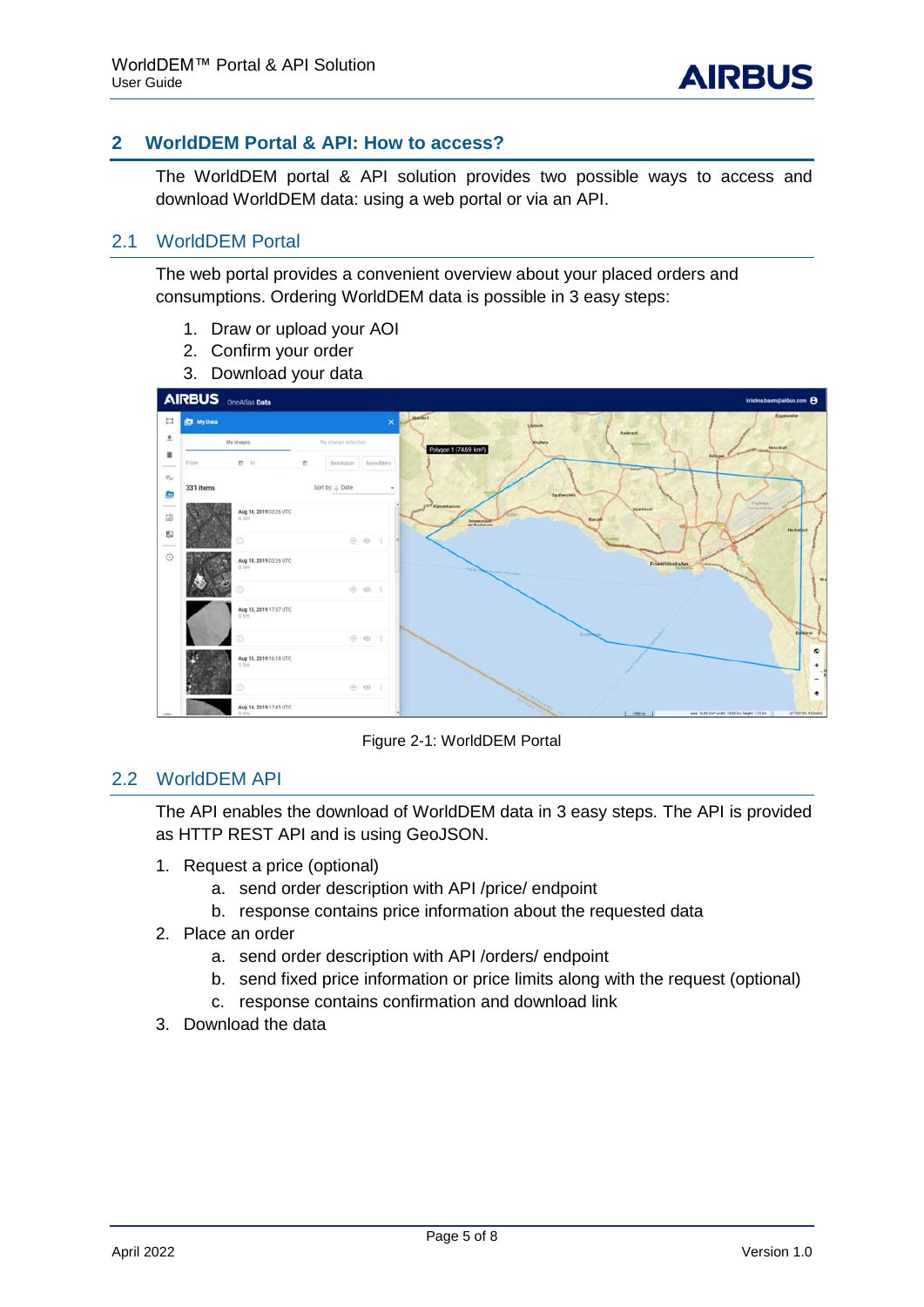## <span id="page-5-0"></span>*2.2.1 API-Parameters*

#### **1. Request a price (optional)**

POST /price/ get the price of elevation item/download request

#### **Request:**

| Price | <b>Parameter</b>   | <b>Description</b>                                                    | <b>Mandatory</b> |
|-------|--------------------|-----------------------------------------------------------------------|------------------|
|       | Kind               | Describes the order format                                            | Yes              |
|       | <b>Items</b>       | Object containing one or multiple orders                              | Yes              |
|       | ltems.<br>itemType | Describes the source of the data<br>(e.g. WorldDEM or WorldDEM4Ortho) | Yes              |
|       | ltems.<br>aoi      | Contains the AOI the price is requested for                           | Yes              |

#### **Response:**

| Price | Parameter | <b>Description</b>                           |  |
|-------|-----------|----------------------------------------------|--|
|       | Price     | The price calculated when requesting a price |  |
|       | areaKm2   | The area calculated when requesting a price  |  |

#### **2. Place an order**

**POST** /orders/ create new order

#### **Request:**

|       | Parameter          |          | <b>Description</b>                                  | <b>Mandatory</b> |
|-------|--------------------|----------|-----------------------------------------------------|------------------|
|       | Kind               |          | Describes the order format                          | Yes              |
|       | <b>Items</b>       |          | Object containing one or multiple orders            | <b>Yes</b>       |
|       | ltems.<br>itemType |          | Describes the source of the data                    | <b>Yes</b>       |
| Order | Items.<br>aoi      |          | Contains the AOI to be ordered                      | <b>Yes</b>       |
|       | fixed              | Price    | The price calculated when requesting a price        | No.              |
|       | price              | areaKm2  | The area calculated when requesting a price         | <b>No</b>        |
|       |                    | minArea  | The order will not be placed if the aoi is smaller  | No.              |
|       | order<br>limits    | maxArea  | The order will not be placed if the aoi is bigger   | No.              |
|       |                    | maxPrice | The order will not be placed if the price is higher | No.              |

**Response:** The {orderId} of the request, containing the {itemId} to request the download link.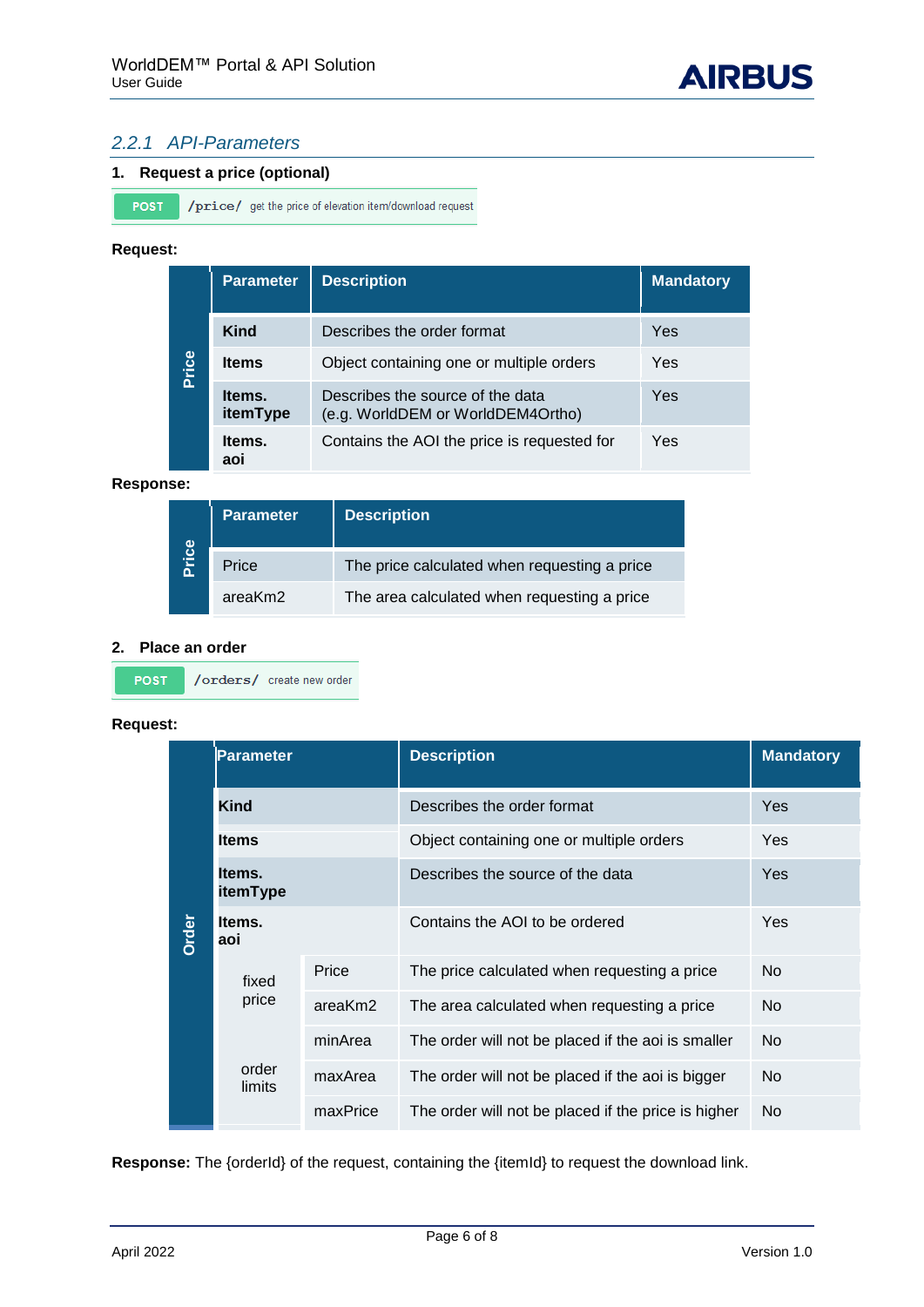

### **3. Download the data**

### **Request:**

GET /orders/{orderId}/items/{itemId}/download download the specified item

## **Response:**

GeoTIFF File: {itemId}.tiff



Figure 2-2 - example for visualized WorldDEM data showing Mount Fuji